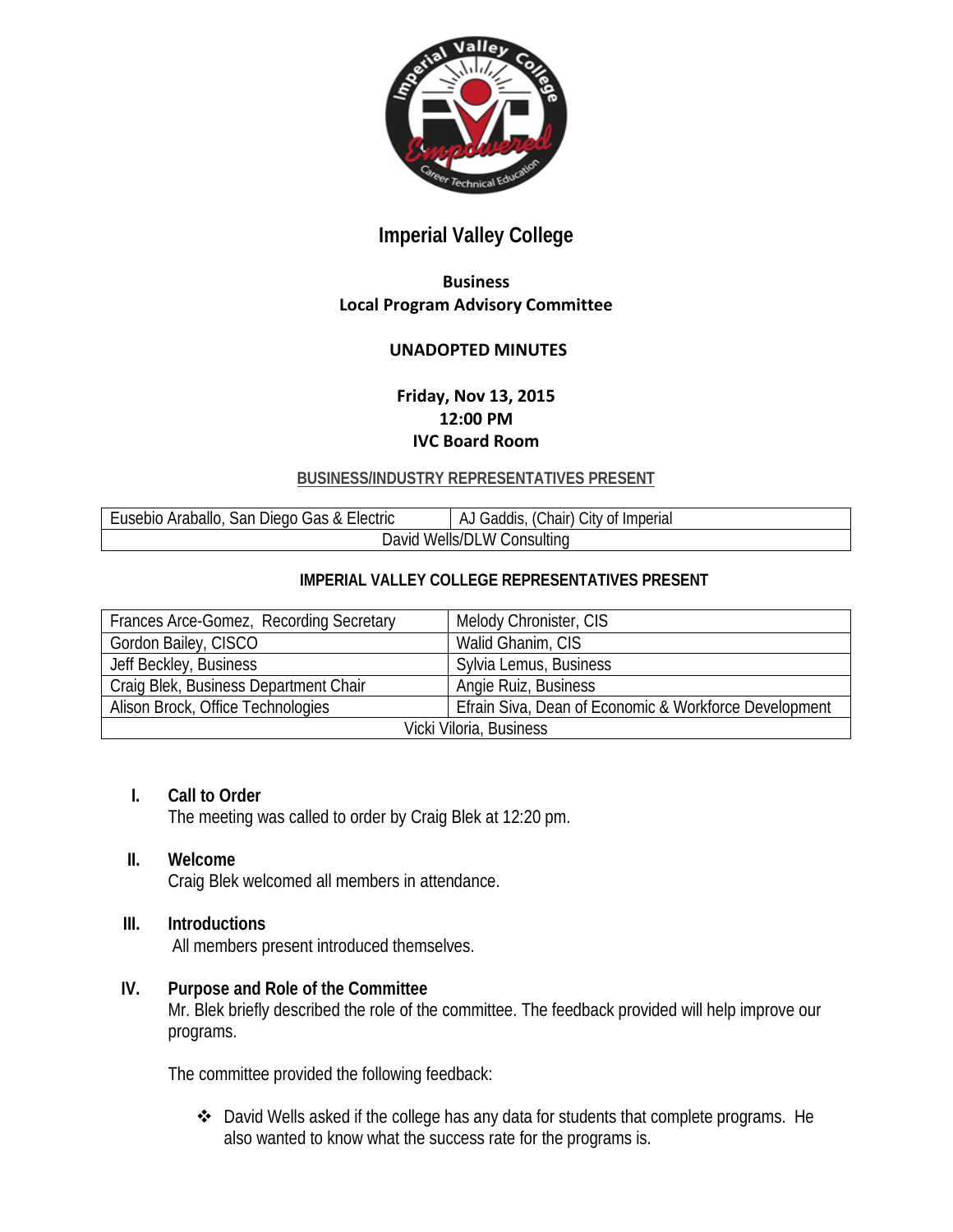- $\clubsuit$  Mr. Blek responded the success rate is above state average campus wide. He added that some students don't apply for certificates.
- Efrain Silva responded that some of the data is challenging and difficult to access. Some students change their major and don't declare the change in major.
- Melody Chronister added that students email, address, and phone number are not always accurate in our system.
- $\clubsuit$  AJ Gaddis asked if it's possible to pick a group of classes and track their success and completion rate.
- Sylvia Lemus informed the committee that Degree Works program helps students create their class schedule.
- $\clubsuit$  Mr. Wells stated that basic skills is lacking across the state.
- $\cdot$  Mr. Silva shared that he had a meeting with the ag industry and they stated that soft skills are lacking.
- $\clubsuit$  David Wells has created a time management programs that helps students with their time.

# **V. Update on changes to the Digital Design and Production Program**

Andres Martinez shared the changes he is planning for the Multimedia and Web Development. He surveyed other programs in the state. He is changing the name of the Multimedia and Web Development to Digital Design and Production. Some courses were deleted and some courses were added. He distributed a copy of the proposed changes made to the program. He added that technology is constantly revolving.

The committee discussed adding BUS 122 Business Plan Development as an elective. After some discussion the committee agreed to add the course as an elective.

M/S/C Craig Blek/Gordon Bailey to approve the new Digital Design and Production program with changes.

# **VI. Update on Possible Changes to the Business Administrative Assistant**

Mr. Blek informed the committee that enrollment and completers have fallen for the administrative assistant program. He is proposing the following changes:

- ❖ Delete BUS 126 Business and the Legal and Environment
- Delete BUS 167 Machine Calculation
- ❖ Add BUS 105 Business Office Math

Mr. Blek asked the committee for their input regarding the Administrative Assistant program.

Eusebio Arballo felt that Microsoft Office, and writing skills are more important than legal skills. He doesn't believe that legal skills are that critical. He added that the records management course is very useful. Other members in the committee recommended that BUS 126 be added back to the degree. Final changes will be reported back to the committee in spring.